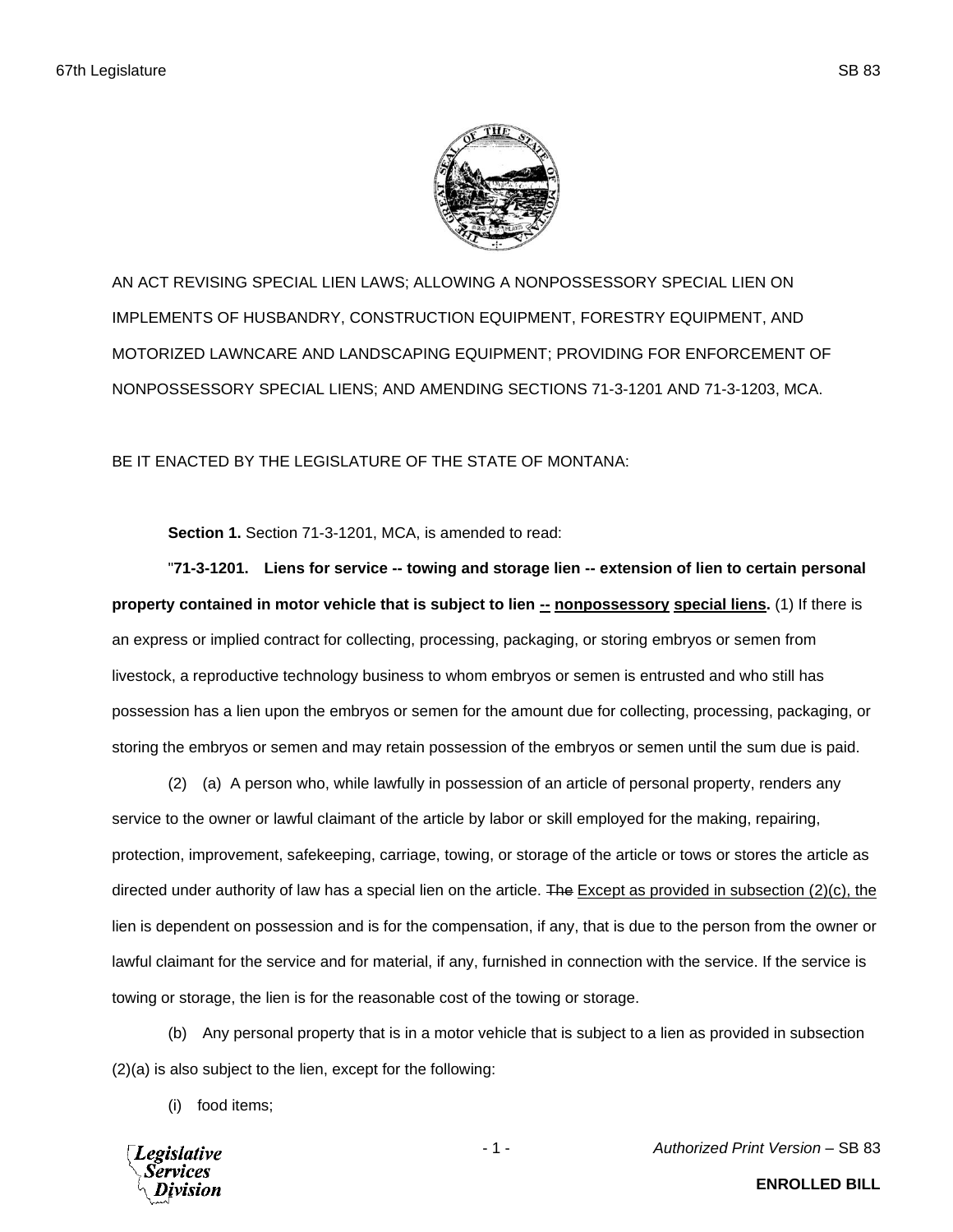(ii) perishable goods;

(iii) prescription items;

(iv) operators' licenses and other identifying documents;

(v) cash, credit cards, debit cards, checks, or checkbooks;

(vi) personal records, legal records, and business records;

(vii) child safety items; and

(viii) wallets, purses, bags, or other containers that contain the items listed in subsections (2)(b)(iv) through  $(2)(b)(vi)$ .

(c) A special lien is not dependent on possession if the person asserting the lien gives the owner or the owner's agent, or attaches to the article, a document identifying the article and its owner, the services performed, the cost of those services, the cost to the owner of any parts, accessories, or equipment installed, and the signature and contact information of the person asserting the nonpossessory special lien. The person desiring to assert a special lien upon the property must also file a financing statement in the office designated for filing as provided in 30-9A-501. A nonpossessory special lien may be asserted on:

(i) implements of husbandry as defined in 61-1-101;

(ii) construction equipment as defined in 61-10-102;

(iii) motorized lawncare and landscaping equipment; and

(iv) forestry equipment.

(d) The special lien created under subsection (2)(c) may not take precedence over perfected security interests under the Uniform Commercial Code--Secured Transactions or other recorded liens on the property involved unless, within 30 days from the time of the completion of the service, repair, or improvement of the property, the person desiring to assert a special lien upon the property gives notice in writing to the secured party or other lienholder stating the intention to assert a special lien on the property under the terms of subsection (2)(c) and stating the nature and approximate amount of the work performed or other services furnished and the cost of any parts, accessories, or equipment installed. Service may be made either by personal service or by mailing by registered or certified mail a copy of the notice to the secured party or other lienholder at the last-known post office address. Service must be considered complete upon the deposit of the notice in the post office."



- 2 - *Authorized Print Version* – SB 83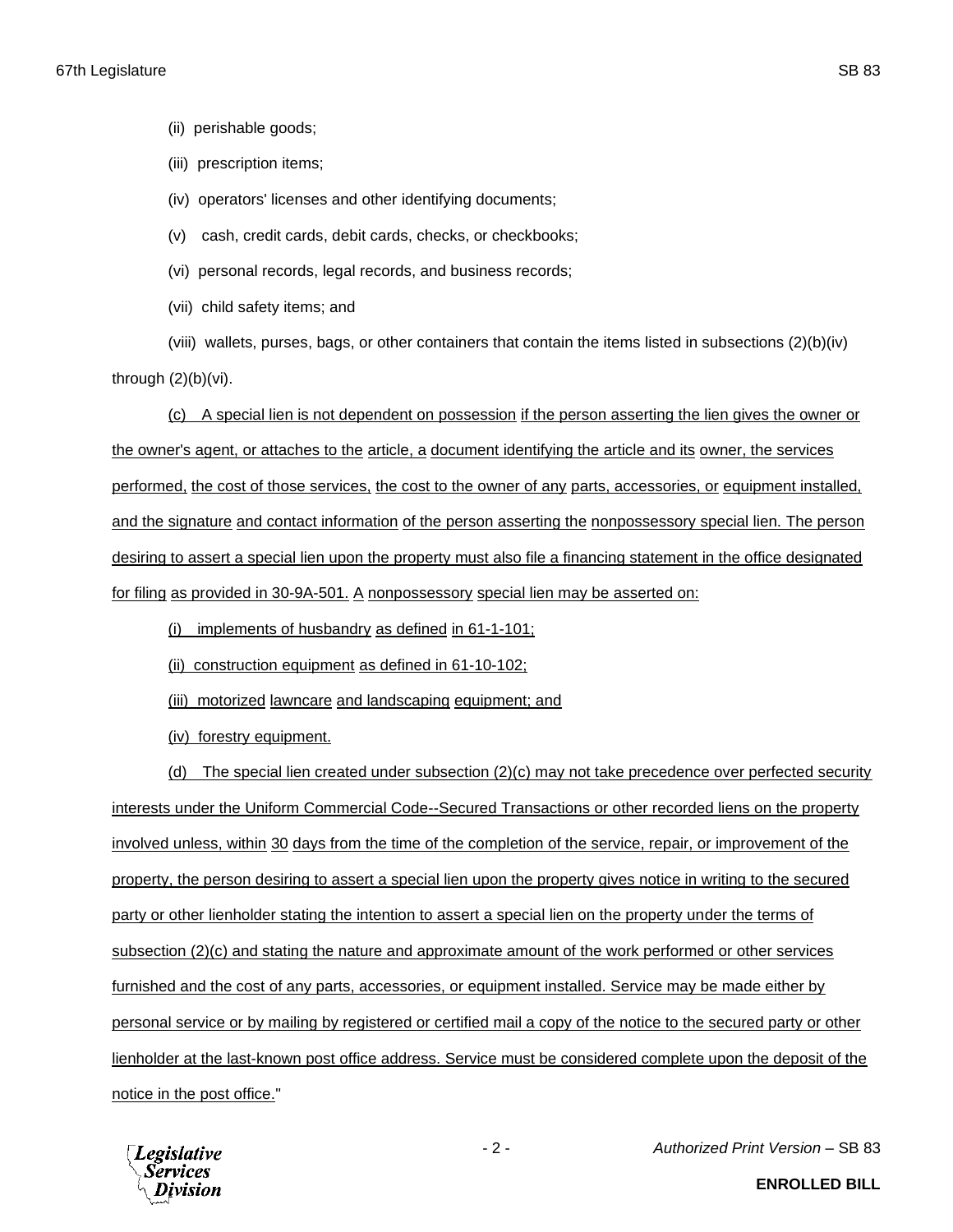**Section 2.** Section 71-3-1203, MCA, is amended to read:

"**71-3-1203. Enforcement of lien -- sale.** If payment for work, labor, or services performed or feed or material furnished is not made within 30 days after the performance of the work, labor, or services or furnishing of the feed or material, the lienor under the provisions of this part may enforce the lien in the following manner:

(1) The lienor may file a lien enforcement action in the district court of the county in which the:

(a) contract between the lienor and the owner of the property was entered into;

(b) owner resided at the time the lien enforcement action commenced; or

(c) property is located.

(2) When a claim is made under this section for a lien other than a nonpossessory special lien, an

affidavit must be made by the lienor claiming the property or by someone on the lienor's behalf, stating:

(a) the facts that the lienor performed a service for the property owner entitling the lienor to a lien on the owner's property pursuant to 71-3-1201;

(b) that the service described in subsection (2)(a) was performed at the written or verbal request of the owner or owner's agent;

(c) a particular property upon which the lien is claimed; and

(d) an itemized list of the charges that are due and unpaid under the lien.

(3) When a claim is made under this section for a nonpossessory special lien, the lienor shall submit

to the court:

(a) a copy of the document required by  $71-3-1201(2)(c)$ ; and

(b) a statement of the charges that are due and unpaid under the lien.

 $(3)(4)$  (a) If satisfactory, the court shall order the owner of the property to show cause why the property should not be sold pursuant to the procedures in this section. The order must include the date and time for a hearing. The hearing may not be held more than 20 working days after the date of the issuance of the order.

(b) The court order provided for in subsection  $\left(\frac{3}{4}\right)\left(\frac{4}{a}\right)$  must be served pursuant to the Montana Rules of Civil Procedure on the owner at least 5 days before the hearing date.

(4)(5) The lienor shall deliver to the sheriff of the county in which the property is located a copy of the



- 3 - *Authorized Print Version* – SB 83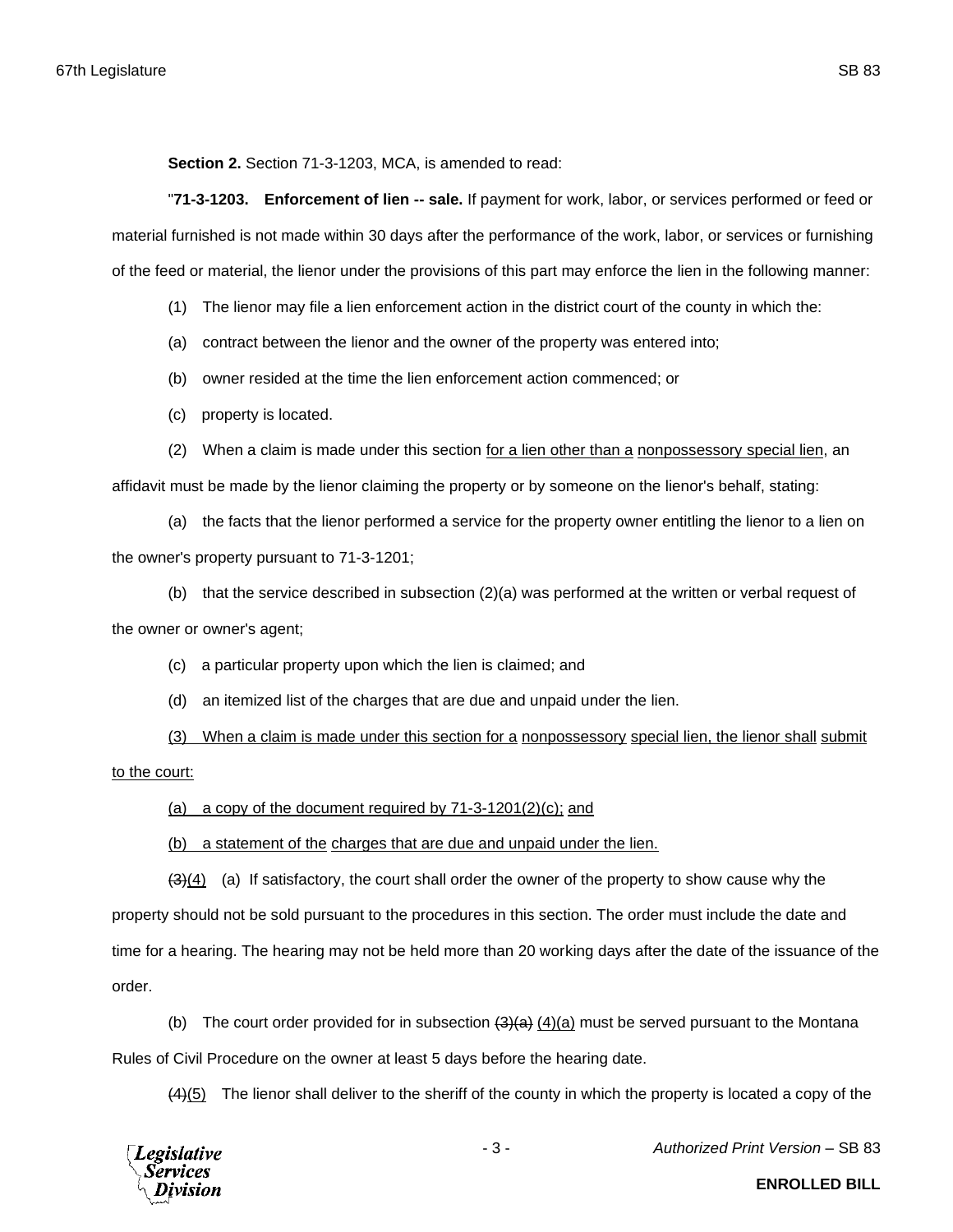court's lien enforcement judgment.

(5)(6) Upon receipt of the court's lien enforcement judgment, the sheriff shall advertise and sell at public auction as much of the property covered by the lien as will satisfy the lien.

(6)(7) The sale must be advertised, conducted, and held in the same manner as prescribed in 25-13- 701(1)(b).

 $(7)(8)$  The owner of the property may request a hearing in district court to contest any matter regarding the sale of the property.

 $(8)(9)$  The sheriff shall apply the proceeds of the sale to the discharge of the lien and the cost of the proceedings in selling the property and enforcing the lien, and the remainder, if any, or a part that is required to discharge the claims, must be turned over by the sheriff to the holders, in the order of their precedence, of the chattel mortgages or other lien claimants of record against the property, and the balance of the proceeds must be turned over to the owner of the property."

- END -

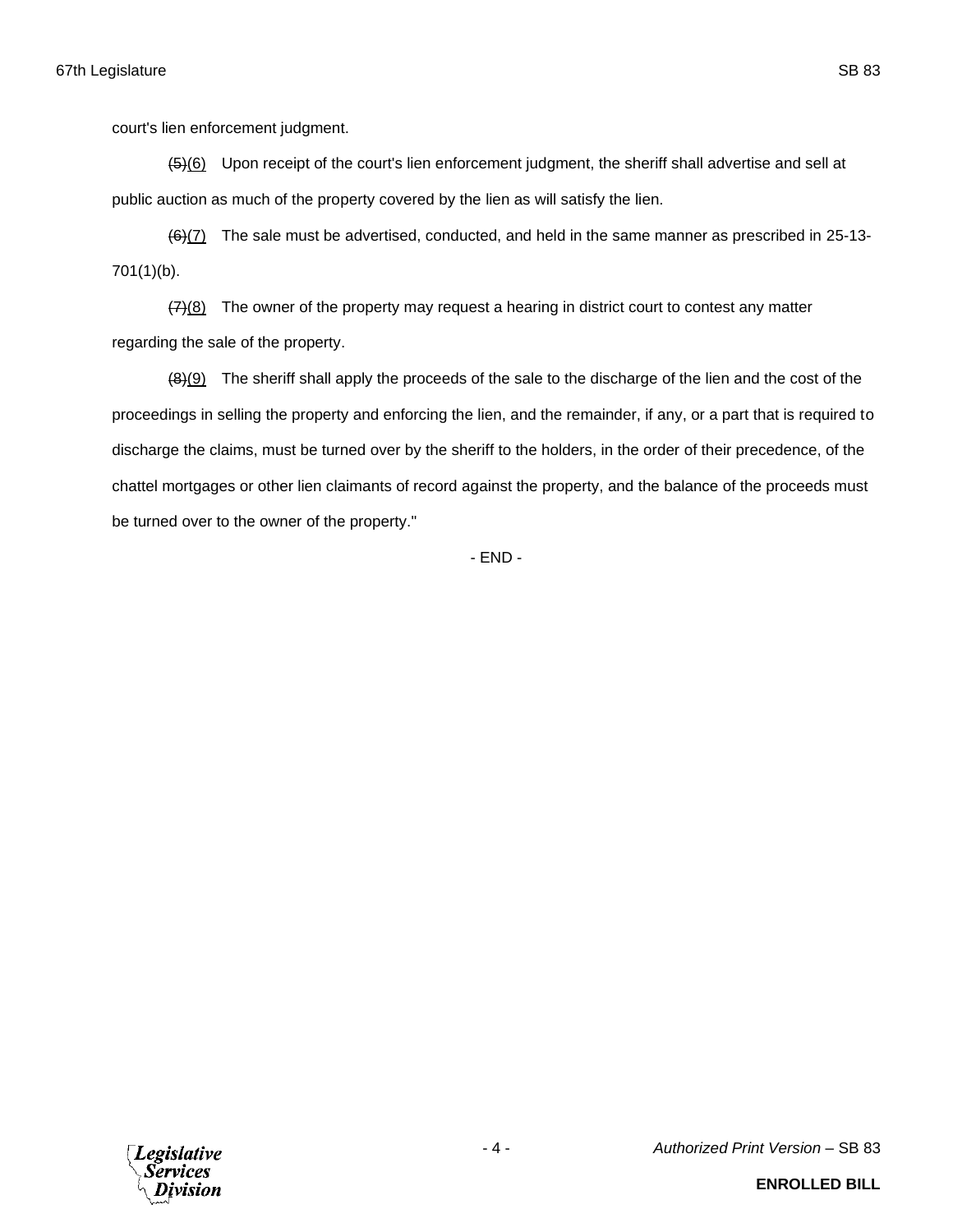I hereby certify that the within bill,

SB 83, originated in the Senate.

Secretary of the Senate

President of the Senate

| Signed this | ua v   |
|-------------|--------|
|             |        |
| $\Omega$    | 111111 |

\_\_\_\_\_\_\_\_\_\_\_\_\_\_\_\_\_\_\_\_\_\_\_\_\_\_\_\_\_\_\_\_\_\_\_\_\_\_\_\_\_\_\_

\_\_\_\_\_\_\_\_\_\_\_\_\_\_\_\_\_\_\_\_\_\_\_\_\_\_\_\_\_\_\_\_\_\_\_\_\_\_\_\_\_\_\_

Speaker of the House

| Sianed this |  |
|-------------|--|
| $\Omega$    |  |

\_\_\_\_\_\_\_\_\_\_\_\_\_\_\_\_\_\_\_\_\_\_\_\_\_\_\_\_\_\_\_\_\_\_\_\_\_\_\_\_\_\_\_